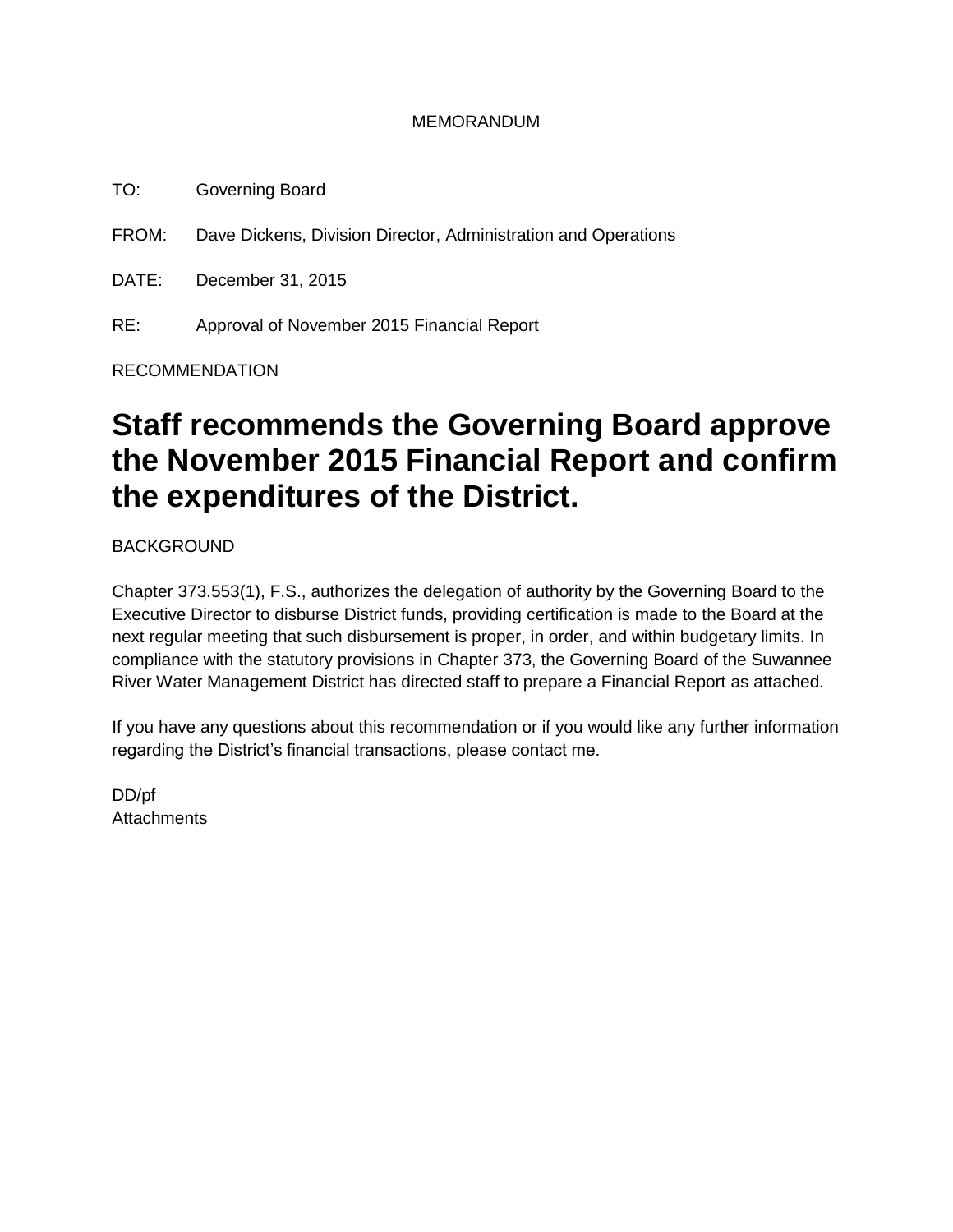| <b>Suwannee River Water Management District</b><br><b>Cash Report</b><br>November 2015 |                                   |                           |                                  |  |
|----------------------------------------------------------------------------------------|-----------------------------------|---------------------------|----------------------------------|--|
| <b>ACCOUNT</b>                                                                         | <b>Monthly</b><br><b>Interest</b> | <b>Interest</b><br>Rate % | <b>Closing</b><br><b>Balance</b> |  |
| <b>Bank of America Permit Fee</b>                                                      |                                   |                           | \$235,227.84                     |  |
| <b>First Federal Permit Fee</b>                                                        | \$4.85                            | 0.30%                     | \$19,116.72                      |  |
| <b>First Federal Depository</b>                                                        | \$1,927.33                        | 0.58%                     | \$4,672,277.26                   |  |
| <b>SPIA</b>                                                                            | \$57,926.99                       | 1.52%                     | \$45,448,230.05                  |  |
| TOTAL                                                                                  | \$59,859.17                       |                           | \$50,374,851.87                  |  |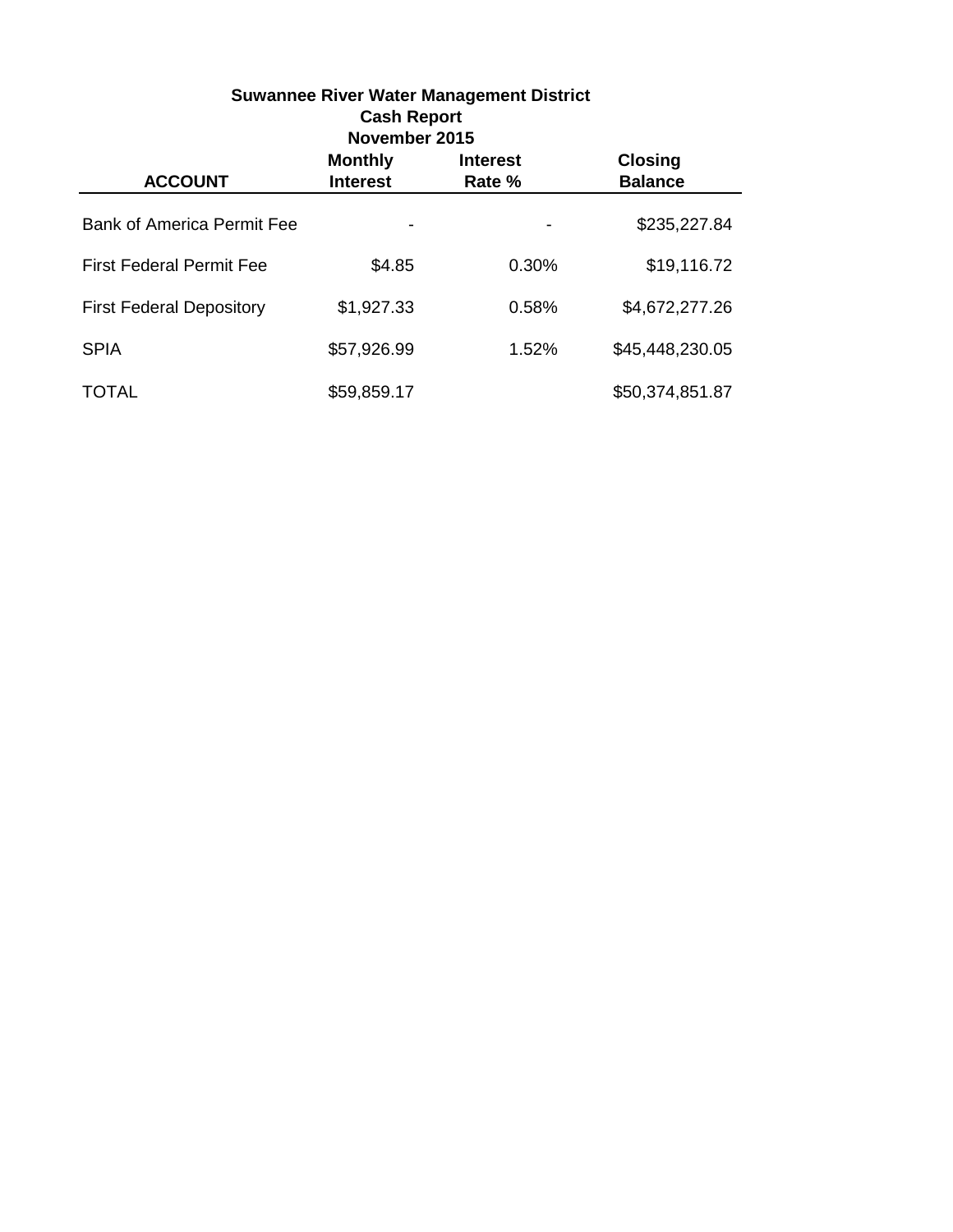#### **Suwannee River Water Management District Statement of Sources and Uses of Funds For the Month ending November 30, 2015 (Unaudited)**

|                            |                 | <b>Actuals</b> | Variance      |                     |
|----------------------------|-----------------|----------------|---------------|---------------------|
|                            | <b>Current</b>  | <b>Through</b> | (Under)/Over  | <b>Actuals As A</b> |
|                            | <b>Budget</b>   | 11/30/2015     | <b>Budget</b> | % of Budget         |
| <b>Sources</b>             |                 |                |               |                     |
| Ad Valorem Property Taxes  | \$5,580,000 \$  | 955,578 \$     | (4,624,422)   | 17%                 |
| Intergovernmental Revenues | \$22,023,352    | 4,875,545      | (17,147,806)  | 22%                 |
| Interest on Invested Funds | \$300,000       | 112.782        | (187, 218)    | 38%                 |
| License and Permit Fees    | \$135,000       | 26.412         | (108, 588)    | 20%                 |
| Other                      | \$405,600       | 280,963        | (124, 637)    | 69%                 |
| <b>Fund Balance</b>        | \$16,830,718    | 19.470         | (16,811,248)  | $0\%$               |
| <b>Total Sources</b>       | \$45,274,670 \$ | 6,270,750      | (39,003,920)  | 14%                 |

|                                              | <b>Current</b>  |                     |      |                          | Available     |           |                         |
|----------------------------------------------|-----------------|---------------------|------|--------------------------|---------------|-----------|-------------------------|
|                                              | <b>Budget</b>   | <b>Expenditures</b> |      | <b>Encumbrances</b>      | <b>Budget</b> | %Expended | %Obligated <sup>2</sup> |
| <b>Uses</b>                                  |                 |                     |      |                          |               |           |                         |
| Water Resources Planning and Monitoring      | $$9,766,226$ \$ | 481.539             | - \$ | 79.428                   | 9.205.260     | 5%        | 6%                      |
| Acquisition, Restoration and Public Works    | \$29,824,383    | 2,311,435           |      | 68.236                   | 27.444.712    | 8%        | 8%                      |
| Operation and Maintenance of Lands and Works | \$2,613,661     | 175.939             |      | 3,939                    | 2,433,783     | 7%        | 7%                      |
| Regulation                                   | \$1,319,102     | 138.263             |      | 4.517                    | .176.322      | 10%       | 11%                     |
| Outreach                                     | \$245.482       | 38.986              |      | $\overline{\phantom{0}}$ | 206.496       | 16%       | 16%                     |
| Management and Administration                | \$1,505,816     | 186.735             |      | 28.115                   | .290.966      | 12%       | 14%                     |
| <b>Total Uses</b>                            | \$45,274,670 \$ | 3.332.896           |      | 184.235                  | \$41,757,539  | 7%        | 8%                      |

 $1$  Encumbrances represent unexpended balances of open purchase orders and contracts.

 $^2$  Represents the sum of expenditures and encumbrances as a percentage of the available budget.

This financial statement is prepared as of November 30, 2015 and covers the interim period since the most recent audited financial statements.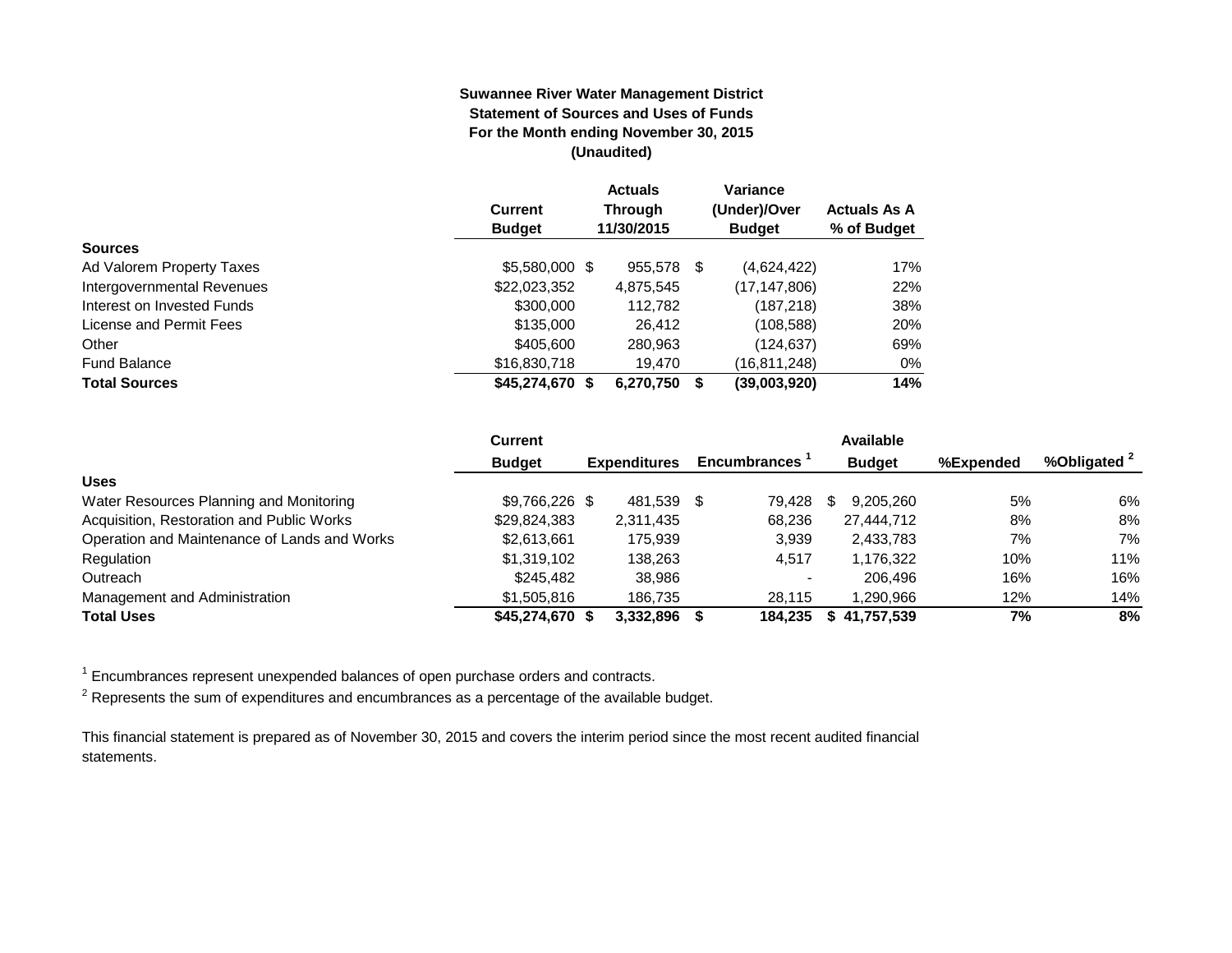| Recap of All Funds                               | Y-T-D<br><b>ACTUAL</b> | ENCUM.        | <b>ANNUAL</b><br><b>BUDGET</b> |
|--------------------------------------------------|------------------------|---------------|--------------------------------|
| <b>REVENUES</b>                                  |                        |               |                                |
| <b>TOTAL REVENUES</b>                            | 6,270,749.93           | 0.00          | 45,274,670.00                  |
| <b>EXPENSES</b>                                  |                        |               |                                |
| <b>TOTAL SALARIES AND BENEFITS</b>               | 685,537.64             | 0.00          | 5,882,926.00                   |
| <b>TOTAL OTHER PERSONAL SERVICES</b>             | 2,255,381.12           | 61,264.08     | 26,269,994.00                  |
| <b>TOTAL EXPENSES</b>                            | 132,277.36             | 44,696.57     | 1,778,303.00                   |
| <b>TOTAL CAPITAL OUTLAY</b>                      | 0.00                   | 68,099.41     | 251,750.00                     |
| <b>TOTAL FIXED CAPITAL OUTLAY</b>                | 0.00                   | 0.00          | 3,247,967.00                   |
| <b>TOTAL INTERAGENCY</b>                         | 259,699.63             | 10,174.95     | 7,843,730.00                   |
| <b>TOTAL RESERVES</b>                            | 0.00                   | 0.00          | 0.00                           |
| <b>TOTAL EXPENSES</b>                            | 3,332,895.75           | 184,235.01    | 45,274,670.00                  |
| <b>EXCESS REVENUES OVER (UNDER) EXPENDITURES</b> | 2,937,854.18           | (184, 235.01) | 0.00                           |
| <b>NET CHANGE IN FUND BALANCE</b>                | 19,470.30              |               |                                |
|                                                  | <b>Y-T-D</b>           |               | <b>ANNUAL</b>                  |
| Fund 01: General Fund                            | <b>ACTUAL</b>          | ENCUM.        | <b>BUDGET</b>                  |
| <b>REVENUES</b>                                  |                        |               |                                |
| <b>TOTAL REVENUES</b>                            | (2, 166, 826.03)       | 0.00          | 11,252,278.47                  |
| <b>EXPENSES</b>                                  |                        |               |                                |
| <b>TOTAL SALARIES AND BENEFITS</b>               | 405,452.22             | 0.00          | 3,577,840.00                   |
| <b>TOTAL OTHER PERSONAL SERVICES</b>             | 256,102.01             | 5,997.33      | 3,673,562.00                   |
| <b>TOTAL EXPENSES</b>                            | 129,540.63             | 49,135.77     | 1,261,744.00                   |
| <b>TOTAL CAPITAL OUTLAY</b>                      | 0.00                   | 68,099.41     | 161,000.00                     |
| <b>TOTAL FIXED CAPITAL OUTLAY</b>                | 0.00                   | 0.00          | 200,000.00                     |
| <b>TOTAL INTERAGENCY</b>                         | 1,396.50               | 0.00          | 695,691.00                     |
| <b>TOTAL RESERVES</b>                            | 0.00                   | 0.00          | 0.00                           |
| <b>TOTAL EXPENSES</b>                            | 792,491.36             | 123,232.51    | 9,569,837.00                   |
| <b>EXCESS REVENUES OVER (UNDER) EXPENDITURES</b> | (2,959,317.39)         | (123, 232.51) | 1,682,441.47                   |
| *Beginning of Fiscal Year; Revenues budgeted     |                        |               |                                |
|                                                  | $Y-T-D$                |               | <b>ANNUAL</b>                  |
| Fund 04: Ichetucknee Springs                     | <b>ACTUAL</b>          | ENCUM.        | <b>BUDGET</b>                  |
| <b>REVENUES</b>                                  |                        |               |                                |
| <b>TOTAL REVENUES</b>                            | 985.05                 | 0.00          | 3,955,946.00                   |
| <b>EXPENSES</b>                                  |                        |               |                                |
| <b>TOTAL SALARIES AND BENEFITS</b>               | 0.00                   | 0.00          | 0.00                           |
| <b>TOTAL OTHER PERSONAL SERVICES</b>             | 985.05                 | 0.00          | 4,733,889.00                   |
| <b>TOTAL EXPENSES</b>                            | 0.00                   | 0.00          | 0.00                           |
| <b>TOTAL CAPITAL OUTLAY</b>                      | 0.00                   | 0.00          | 0.00                           |
| <b>TOTAL FIXED CAPITAL OUTLAY</b>                | 0.00                   | 0.00          | 0.00                           |
| <b>TOTAL INTERAGENCY</b>                         | 0.00                   | 0.00          | 0.00                           |
| <b>TOTAL RESERVES</b>                            | 0.00                   | 0.00          | 0.00                           |
| <b>TOTAL EXPENSES</b>                            | 985.05                 | 0.00          | 4,733,889.00                   |
| <b>EXCESS REVENUES OVER (UNDER) EXPENDITURES</b> | 0.00                   | 0.00          | (777,943.00)                   |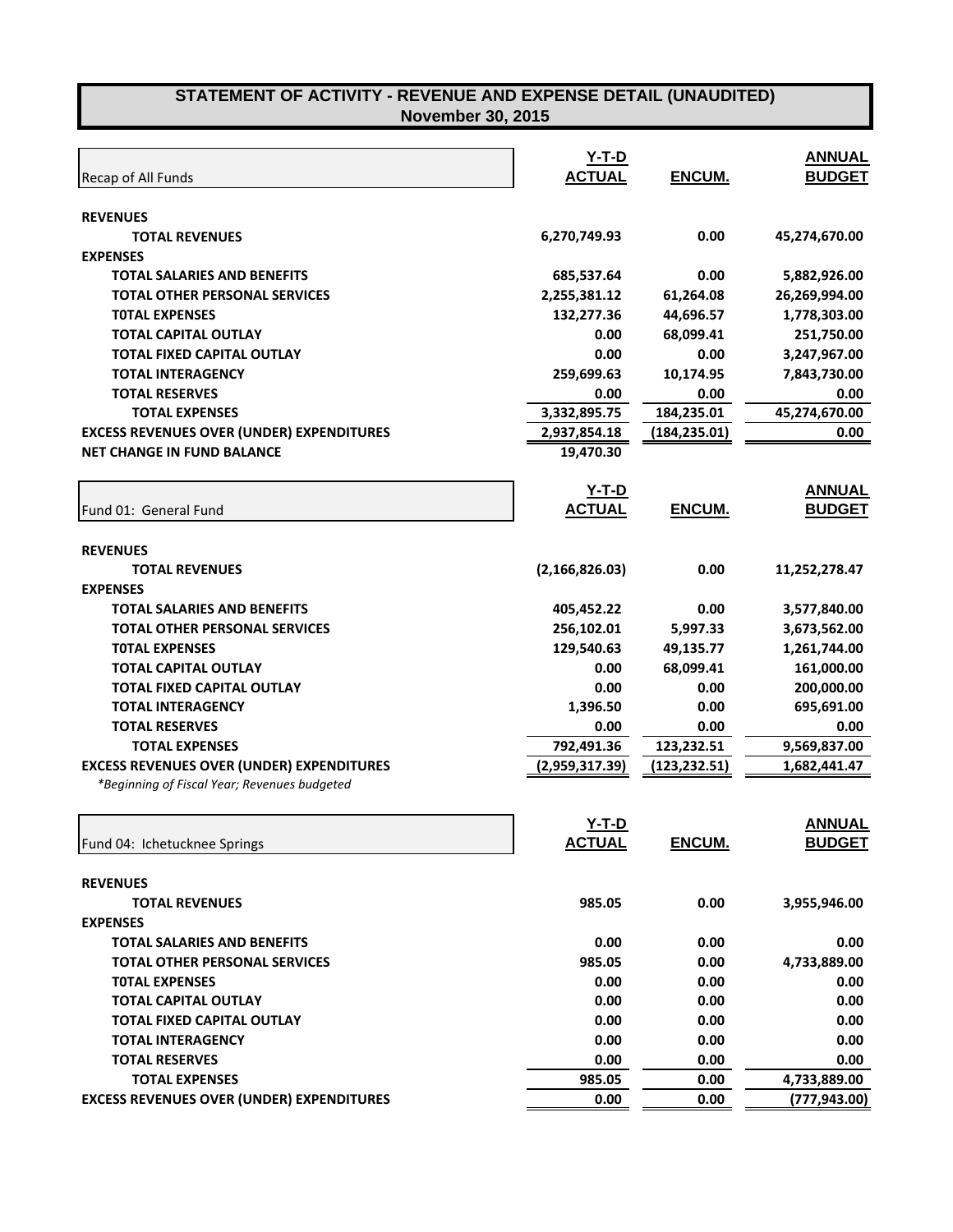| Fund 05: Middle Suwannee                         | $Y-T-D$<br><b>ACTUAL</b> | ENCUM.       | <b>ANNUAL</b><br><b>BUDGET</b> |
|--------------------------------------------------|--------------------------|--------------|--------------------------------|
| <b>REVENUES</b>                                  |                          |              |                                |
| <b>TOTAL REVENUES</b>                            | 13,547.00                | 0.00         | 915,309.00                     |
| <b>EXPENSES</b>                                  |                          |              |                                |
| <b>TOTAL SALARIES AND BENEFITS</b>               | 0.00                     | 0.00         | 0.00                           |
| <b>TOTAL OTHER PERSONAL SERVICES</b>             | 13,547.00                | 55,239.10    | 996,000.00                     |
| <b>TOTAL EXPENSES</b>                            | 0.00                     | 0.00         | 0.00                           |
| <b>TOTAL CAPITAL OUTLAY</b>                      | 0.00                     | 0.00         | 0.00                           |
| <b>TOTAL FIXED CAPITAL OUTLAY</b>                | 0.00                     | 0.00         | 0.00                           |
| <b>TOTAL INTERAGENCY</b>                         | 0.00                     | 0.00         | 0.00                           |
| <b>TOTAL RESERVES</b>                            | 0.00                     | 0.00         | 0.00                           |
| <b>TOTAL EXPENSES</b>                            | 13,547.00                | 55,239.10    | 996,000.00                     |
| <b>EXCESS REVENUES OVER (UNDER) EXPENDITURES</b> | 0.00                     | (55, 239.10) | (80, 691.00)                   |
|                                                  |                          |              |                                |
|                                                  | <u>Y-T-D</u>             |              | <b>ANNUAL</b>                  |
| Fund 06: Springs Appropriation 2014-15           | <b>ACTUAL</b>            | ENCUM.       | <b>BUDGET</b>                  |
|                                                  |                          |              |                                |
| <b>REVENUES</b>                                  |                          |              |                                |
| <b>TOTAL REVENUES</b>                            | 1,954,381.44             | 0.00         | 10,129,374.00                  |
| <b>EXPENSES</b>                                  |                          |              |                                |
| <b>TOTAL SALARIES AND BENEFITS</b>               | 3,252.51                 | 0.00         | 71,374.00                      |
| <b>TOTAL OTHER PERSONAL SERVICES</b>             | 1,924,181.44             | 0.00         | 7,288,000.00                   |
| <b>TOTAL EXPENSES</b>                            | 0.00                     | 0.00         | 0.00                           |
| <b>TOTAL CAPITAL OUTLAY</b>                      | 0.00                     | 0.00         | 0.00                           |
| <b>TOTAL FIXED CAPITAL OUTLAY</b>                | 0.00                     | 0.00         | 0.00                           |
| <b>TOTAL INTERAGENCY</b>                         | 20,600.00                | 0.00         | 2,770,000.00                   |
| <b>TOTAL RESERVES</b>                            | 0.00                     | 0.00         | 0.00                           |
| <b>TOTAL EXPENSES</b>                            | 1,948,033.95             | 0.00         | 10,129,374.00                  |
| <b>EXCESS REVENUES OVER (UNDER) EXPENDITURES</b> | 6,347.49                 | 0.00         | 0.00                           |
|                                                  | $Y-T-D$                  |              | <b>ANNUAL</b>                  |
|                                                  | <b>ACTUAL</b>            | ENCUM.       | <b>BUDGET</b>                  |
| Fund 07: Local Revenue                           |                          |              |                                |
| <b>REVENUES</b>                                  |                          |              |                                |
| <b>TOTAL REVENUES</b>                            | 84,000.00                | 0.00         | 105,600.00                     |
| <b>EXPENSES</b>                                  |                          |              |                                |
| <b>TOTAL SALARIES AND BENEFITS</b>               | 0.00                     | 0.00         | 0.00                           |
| <b>TOTAL OTHER PERSONAL SERVICES</b>             | 0.00                     | 0.00         | 0.00                           |
| <b>TOTAL EXPENSES</b>                            | 0.00                     | 0.00         | 0.00                           |
| <b>TOTAL CAPITAL OUTLAY</b>                      | 0.00                     | 0.00         | 0.00                           |
| <b>TOTAL FIXED CAPITAL OUTLAY</b>                | 0.00                     | 0.00         | 0.00                           |
| <b>TOTAL INTERAGENCY</b>                         | 0.00                     | 0.00         | 105,600.00                     |
| <b>TOTAL RESERVES</b>                            | 0.00                     | 0.00         | 0.00                           |
| <b>TOTAL EXPENSES</b>                            | 0.00                     | 0.00         | 105,600.00                     |
| <b>EXCESS REVENUES OVER (UNDER) EXPENDITURES</b> | 84,000.00                | 0.00         | 0.00                           |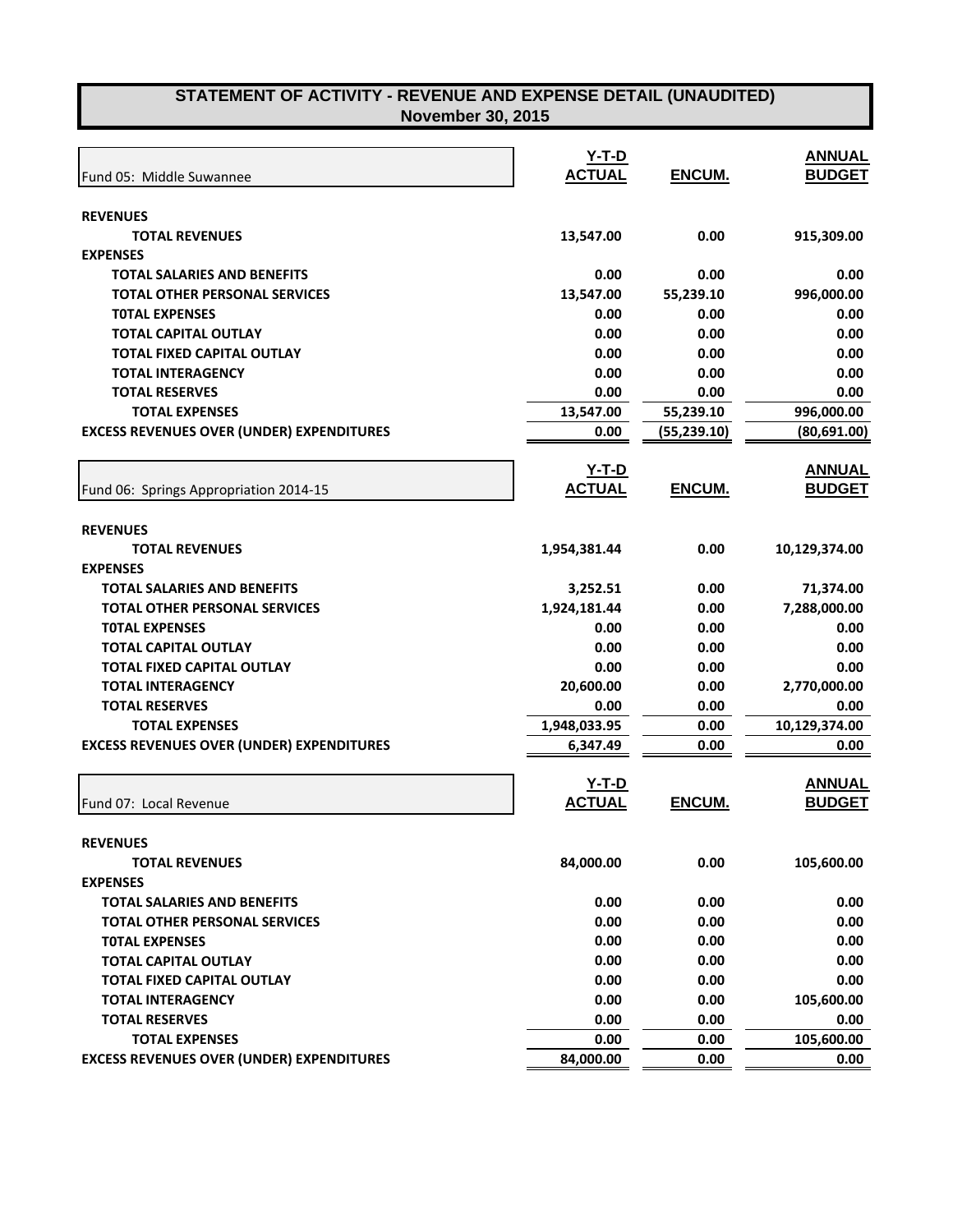|                                                             | $Y-T-D$       |               | <b>ANNUAL</b>  |
|-------------------------------------------------------------|---------------|---------------|----------------|
| Fund 08: WMLTF / Springs                                    | <b>ACTUAL</b> | <b>ENCUM.</b> | <b>BUDGET</b>  |
|                                                             |               |               |                |
| <b>REVENUES</b>                                             |               |               |                |
| <b>TOTAL REVENUES</b>                                       | 4,087.01      | 0.00          | 1,131,490.53   |
| <b>EXPENSES</b>                                             |               |               |                |
| <b>TOTAL SALARIES AND BENEFITS</b>                          | 66,058.26     | 0.00          | 465,124.00     |
| <b>TOTAL OTHER PERSONAL SERVICES</b>                        | 20,902.62     | 0.00          | 1,519,510.00   |
| <b>TOTAL EXPENSES</b>                                       | 220.89        | 0.00          | 20,600.00      |
| <b>TOTAL CAPITAL OUTLAY</b>                                 | 0.00          | 0.00          | 0.00           |
| <b>TOTAL FIXED CAPITAL OUTLAY</b>                           | 0.00          | 0.00          | 0.00           |
| <b>TOTAL INTERAGENCY</b>                                    | 0.00          | 10,174.95     | 345,000.00     |
| <b>TOTAL RESERVES</b>                                       | 0.00          | 0.00          | 0.00           |
| <b>TOTAL EXPENSES</b>                                       | 87,181.77     | 10,174.95     | 2,350,234.00   |
| <b>EXCESS REVENUES OVER (UNDER) EXPENDITURES</b>            | (82, 243.52)  | (10, 174.95)  | (1,218,743.47) |
| *Excess to be covered by DEP Reimbursement Grant / Reserves |               |               |                |
|                                                             | <u>Y-T-D</u>  |               | <b>ANNUAL</b>  |
| Fund 10: Florida Forever & P-2000                           | <b>ACTUAL</b> | ENCUM.        | <b>BUDGET</b>  |
|                                                             |               |               |                |
| <b>REVENUES</b>                                             |               |               |                |
| <b>TOTAL REVENUES</b>                                       | 24,827.76     | 0.00          | 3,016,826.00   |
| <b>EXPENSES</b>                                             |               |               |                |
| <b>TOTAL SALARIES AND BENEFITS</b>                          | 381.89        | 0.00          | 41,826.00      |
| <b>TOTAL OTHER PERSONAL SERVICES</b>                        | 10,748.00     | 0.00          | 2,275,000.00   |
| <b>TOTAL EXPENSES</b>                                       | 0.00          | 0.00          | 0.00           |
| <b>TOTAL CAPITAL OUTLAY</b>                                 | 0.00          | 0.00          | 0.00           |
| <b>TOTAL FIXED CAPITAL OUTLAY</b>                           | 0.00          | 0.00          | 700,000.00     |
| <b>TOTAL INTERAGENCY</b>                                    | 0.00          | 0.00          | 0.00           |
| <b>TOTAL RESERVES</b>                                       | 0.00          | 0.00          | 0.00           |
| <b>TOTAL EXPENSES</b>                                       | 11,129.89     | 0.00          | 3,016,826.00   |
| <b>EXCESS REVENUES OVER (UNDER) EXPENDITURES</b>            | 13,697.87     | 0.00          | 0.00           |
|                                                             |               |               |                |
|                                                             | $Y-T-D$       |               | <b>ANNUAL</b>  |
| Fund 11: FEMA FY 2009                                       | <b>ACTUAL</b> | ENCUM.        | <b>BUDGET</b>  |
| <b>REVENUES</b>                                             |               |               |                |
| <b>TOTAL REVENUES</b>                                       | 0.00          | 0.00          | 5,000.00       |
| <b>EXPENSES</b>                                             |               |               |                |
| <b>TOTAL SALARIES AND BENEFITS</b>                          | 0.00          | 0.00          | 0.00           |
| <b>TOTAL OTHER PERSONAL SERVICES</b>                        | 0.00          | 0.00          | 5,000.00       |
| <b>TOTAL EXPENSES</b>                                       | 0.00          | 0.00          | 0.00           |
| <b>TOTAL CAPITAL OUTLAY</b>                                 | 0.00          | 0.00          | 0.00           |
| <b>TOTAL FIXED CAPITAL OUTLAY</b>                           | 0.00          | 0.00          | 0.00           |
| <b>TOTAL INTERAGENCY</b>                                    | 0.00          | 0.00          | 0.00           |
| <b>TOTAL RESERVES</b>                                       | 0.00          | 0.00          | 0.00           |
| <b>TOTAL EXPENSES</b>                                       | 0.00          | 0.00          | 5,000.00       |
| <b>EXCESS REVENUES OVER (UNDER) EXPENDITURES</b>            | 0.00          | 0.00          | 0.00           |
|                                                             |               |               |                |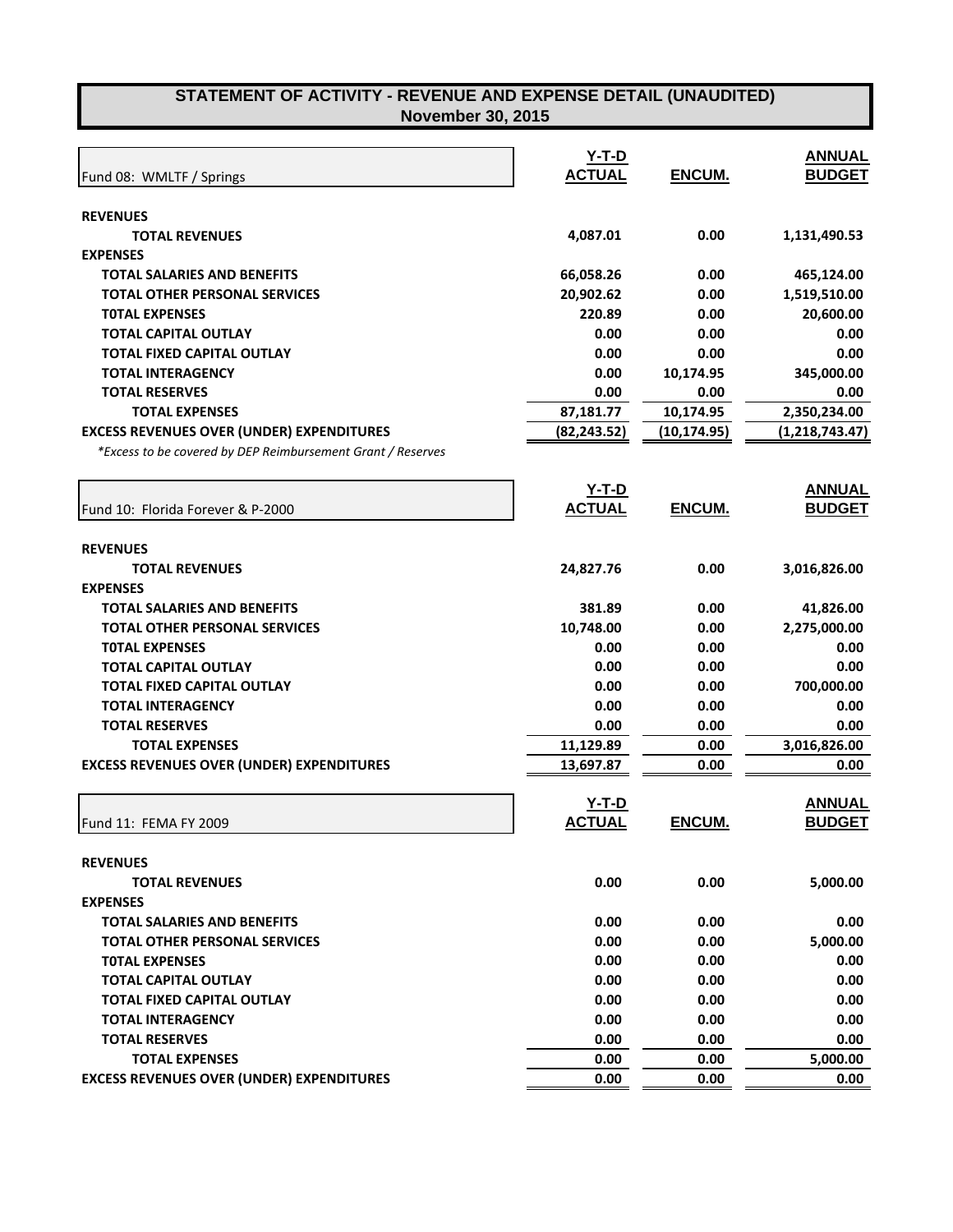|                                                            | $Y-T-D$       |               | <b>ANNUAL</b> |
|------------------------------------------------------------|---------------|---------------|---------------|
| Fund 12: DOT ETDM                                          | <b>ACTUAL</b> | <b>ENCUM.</b> | <b>BUDGET</b> |
| <b>REVENUES</b>                                            |               |               |               |
| <b>TOTAL REVENUES</b>                                      | 96.83         | 0.00          | 1,000.00      |
| <b>EXPENSES</b>                                            |               |               |               |
| <b>TOTAL SALARIES AND BENEFITS</b>                         | 0.00          | 0.00          | 1,000.00      |
| <b>TOTAL OTHER PERSONAL SERVICES</b>                       | 0.00          | 0.00          | 0.00          |
| <b>TOTAL EXPENSES</b>                                      | 0.00          | 0.00          | 0.00          |
| <b>TOTAL CAPITAL OUTLAY</b>                                | 0.00          | 0.00          | 0.00          |
| <b>TOTAL FIXED CAPITAL OUTLAY</b>                          | 0.00          | 0.00          | 0.00          |
| <b>TOTAL INTERAGENCY</b>                                   | 0.00          | 0.00          | 0.00          |
| <b>TOTAL RESERVES</b>                                      | 0.00          | 0.00          | 0.00          |
| <b>TOTAL EXPENSES</b>                                      | 0.00          | 0.00          | 1,000.00      |
| <b>EXCESS REVENUES OVER (UNDER) EXPENDITURES</b>           | 96.83         | 0.00          | 0.00          |
|                                                            | <u>Y-T-D</u>  |               | <b>ANNUAL</b> |
| Fund 13: WMLTF / Operations, Land Acquisition & Management | <b>ACTUAL</b> | ENCUM.        | <b>BUDGET</b> |
| <b>REVENUES</b>                                            |               |               |               |
| <b>TOTAL REVENUES</b>                                      | 8,303.08      | 0.00          | 3,464,909.00  |
| <b>EXPENSES</b>                                            |               |               |               |
| <b>TOTAL SALARIES AND BENEFITS</b>                         | 86,664.09     | 0.00          | 728,648.00    |
| <b>TOTAL OTHER PERSONAL SERVICES</b>                       | 11,106.00     | 0.00          | 974,000.00    |
| <b>TOTAL EXPENSES</b>                                      | 116.73        | (4,439.20)    | 423,209.00    |
| TOTAL CAPITAL OUTLAY                                       | 0.00          | 0.00          | 15,000.00     |
| <b>TOTAL FIXED CAPITAL OUTLAY</b>                          | 0.00          | 0.00          | 0.00          |
| <b>TOTAL INTERAGENCY</b>                                   | 0.00          | 0.00          | 235,500.00    |
| <b>TOTAL RESERVES</b>                                      | 0.00          | 0.00          | 0.00          |
| <b>TOTAL EXPENSES</b>                                      | 97,886.82     | (4,439.20)    | 2,376,357.00  |
| <b>EXCESS REVENUES OVER (UNDER) EXPENDITURES</b>           | (89, 583.74)  | 4,439.20      | 1,088,552.00  |
| *Excess to be covered by Carryover from FY 2015/Reserves   |               |               |               |
|                                                            | $Y-T-D$       |               | <b>ANNUAL</b> |
| Fund 15: ERP & Wetlands                                    | <b>ACTUAL</b> | <b>ENCUM.</b> | <b>BUDGET</b> |
| <b>REVENUES</b>                                            |               |               |               |
| <b>TOTAL REVENUES</b>                                      | 13,022.80     | 0.00          | 518,000.00    |
| <b>EXPENSES</b>                                            |               |               |               |
| <b>TOTAL SALARIES AND BENEFITS</b>                         | 80,345.08     | 0.00          | 564,906.00    |
| <b>TOTAL OTHER PERSONAL SERVICES</b>                       | 9,705.82      | 27.65         | 58,000.00     |
| <b>TOTAL EXPENSES</b>                                      | 1,453.21      | 0.00          | 49,000.00     |
| <b>TOTAL CAPITAL OUTLAY</b>                                | 0.00          | 0.00          | 75,750.00     |
| <b>TOTAL FIXED CAPITAL OUTLAY</b>                          | 0.00          | 0.00          | 0.00          |
| <b>TOTAL INTERAGENCY</b>                                   | 0.00          | 0.00          | 19,000.00     |
| <b>TOTAL RESERVES</b>                                      | 0.00          | 0.00          | 0.00          |
| <b>TOTAL EXPENSES</b>                                      | 91,504.11     | 27.65         | 766,656.00    |
| <b>EXCESS REVENUES OVER (UNDER) EXPENDITURES</b>           | (78, 481.31)  | (27.65)       | (248, 656.00) |

 *\*Excess to be covered by State Appropriation and Reserves*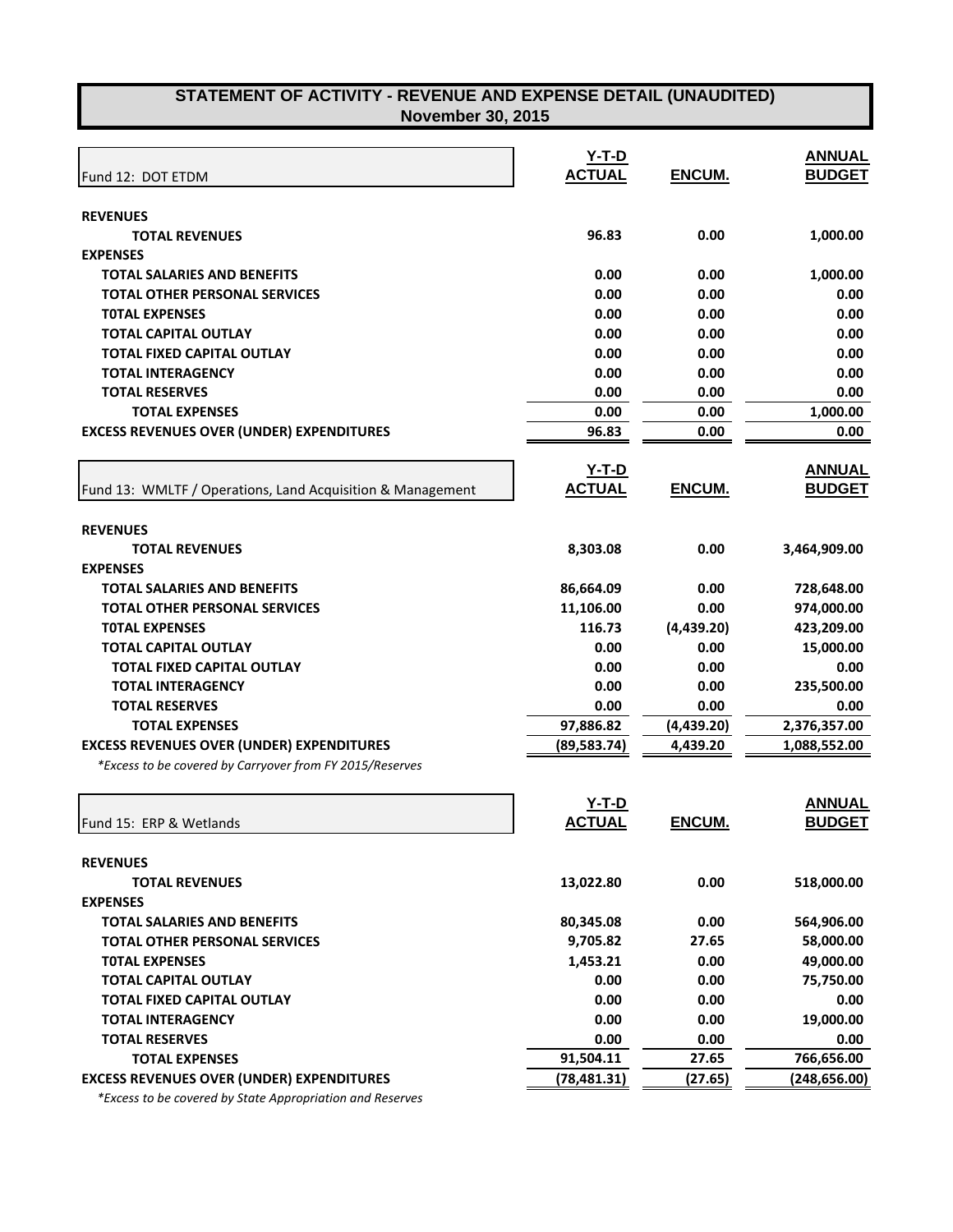| Fund 16: Water Well Permitting                   | $Y-T-D$<br><b>ACTUAL</b> | ENCUM.        | <b>ANNUAL</b><br><b>BUDGET</b> |
|--------------------------------------------------|--------------------------|---------------|--------------------------------|
|                                                  |                          |               |                                |
| <b>REVENUES</b>                                  |                          |               |                                |
| <b>TOTAL REVENUES</b>                            | 10,404.18                | 0.00          | 35,000.00                      |
| <b>EXPENSES</b>                                  |                          |               |                                |
| <b>TOTAL SALARIES AND BENEFITS</b>               | 10,014.09                | 0.00          | 113,402.00                     |
| <b>TOTAL OTHER PERSONAL SERVICES</b>             | 0.00                     | 0.00          | 14,500.00                      |
| <b>TOTAL EXPENSES</b>                            | 0.00                     | 0.00          | 4,500.00                       |
| <b>TOTAL CAPITAL OUTLAY</b>                      | 0.00                     | 0.00          | 0.00                           |
| <b>TOTAL FIXED CAPITAL OUTLAY</b>                | 0.00                     | 0.00          | 0.00                           |
| <b>TOTAL INTERAGENCY</b>                         | 0.00                     | 0.00          | 0.00                           |
| <b>TOTAL RESERVES</b>                            | 0.00                     | 0.00          | 0.00                           |
| <b>TOTAL EXPENSES</b>                            | 10,014.09                | 0.00          | 132,402.00                     |
| <b>EXCESS REVENUES OVER (UNDER) EXPENDITURES</b> | 390.09                   | 0.00          | (97, 402.00)                   |
|                                                  | <u>Y-T-D</u>             |               | <b>ANNUAL</b>                  |
| Fund 17: Water Use Permitting                    | <b>ACTUAL</b>            | ENCUM.        | <b>BUDGET</b>                  |
| <b>REVENUES</b>                                  |                          |               |                                |
| <b>TOTAL REVENUES</b>                            | 3,220.00                 | 0.00          | 35,000.00                      |
| <b>EXPENSES</b>                                  |                          |               |                                |
| <b>TOTAL SALARIES AND BENEFITS</b>               | 30,622.11                | 0.00          | 297,808.00                     |
| <b>TOTAL OTHER PERSONAL SERVICES</b>             | 0.00                     | 0.00          | 25,500.00                      |
| <b>TOTAL EXPENSES</b>                            | 901.90                   | 0.00          | 19,250.00                      |
| <b>TOTAL CAPITAL OUTLAY</b>                      | 0.00                     | 0.00          | 0.00                           |
| <b>TOTAL FIXED CAPITAL OUTLAY</b>                | 0.00                     | 0.00          | 0.00                           |
| <b>TOTAL INTERAGENCY</b>                         | 0.00                     | 0.00          | 0.00                           |
| <b>TOTAL RESERVES</b>                            | 0.00                     | 0.00          | 0.00                           |
| <b>TOTAL EXPENSES</b>                            | 31,524.01                | 0.00          | 342,558.00                     |
| <b>EXCESS REVENUES OVER (UNDER) EXPENDITURES</b> | (28,304.01)              | 0.00          | (307, 558.00)                  |
| *Excess to be covered by Reserves                |                          |               |                                |
|                                                  | $Y-T-D$                  |               | <b>ANNUAL</b>                  |
| Fund 19: DOT Mitigation                          | <b>ACTUAL</b>            | <b>ENCUM.</b> | <b>BUDGET</b>                  |
| <b>REVENUES</b>                                  |                          |               |                                |
| <b>TOTAL REVENUES</b>                            | 2,984,093.52             | 0.00          | 4,070,998.00                   |
| <b>EXPENSES</b>                                  |                          |               |                                |
| <b>TOTAL SALARIES AND BENEFITS</b>               | 2,747.39                 | 0.00          | 20,998.00                      |
| <b>TOTAL OTHER PERSONAL SERVICES</b>             | 1,112.50                 | 0.00          | 1,702,033.00                   |
| <b>TOTAL EXPENSES</b>                            | 44.00                    | 0.00          | 0.00                           |
| <b>TOTAL CAPITAL OUTLAY</b>                      | 0.00                     | 0.00          | 0.00                           |
| <b>TOTAL FIXED CAPITAL OUTLAY</b>                | 0.00                     | 0.00          | 2,347,967.00                   |
| <b>TOTAL INTERAGENCY</b>                         | 0.00                     | 0.00          | 0.00                           |
| <b>TOTAL RESERVES</b>                            | 0.00                     | 0.00          | 0.00                           |
| <b>TOTAL EXPENSES</b>                            | 3,903.89                 | 0.00          | 4,070,998.00                   |
| <b>EXCESS REVENUES OVER (UNDER) EXPENDITURES</b> | 2,980,189.63             | 0.00          | 0.00                           |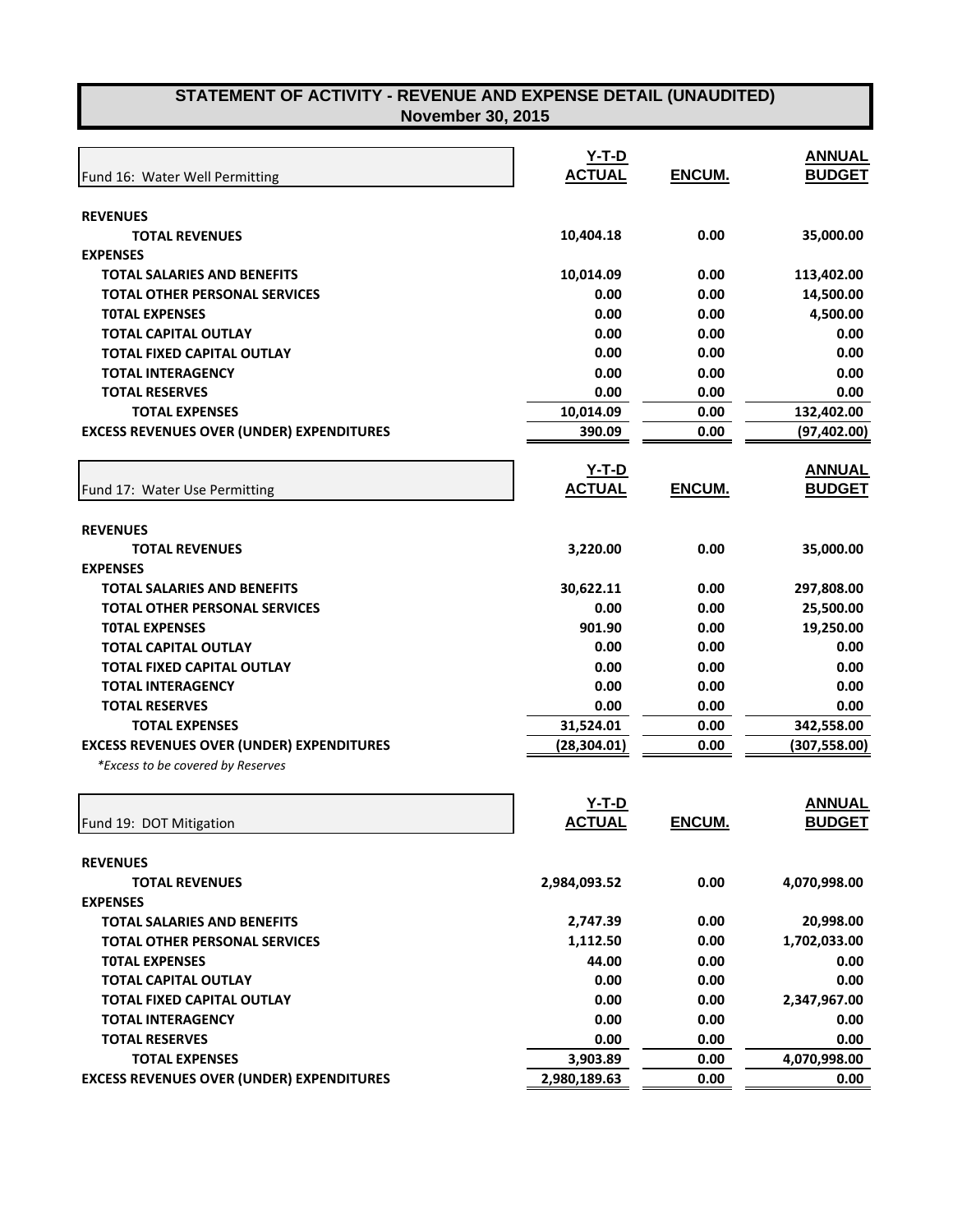| Fund 29: SRP                                     | $Y-T-D$<br><b>ACTUAL</b> | ENCUM.        | <b>ANNUAL</b><br><b>BUDGET</b> |
|--------------------------------------------------|--------------------------|---------------|--------------------------------|
|                                                  |                          |               |                                |
| <b>REVENUES</b><br><b>TOTAL REVENUES</b>         | 3,215.06                 | 0.00          | 175,000.00                     |
| <b>EXPENSES</b>                                  |                          |               |                                |
| <b>TOTAL SALARIES AND BENEFITS</b>               | 0.00                     | 0.00          | 0.00                           |
| <b>TOTAL OTHER PERSONAL SERVICES</b>             | 0.00                     | 0.00          | 0.00                           |
| <b>TOTAL EXPENSES</b>                            | 0.00                     | 0.00          | 0.00                           |
| <b>TOTAL CAPITAL OUTLAY</b>                      | 0.00                     | 0.00          | 0.00                           |
| <b>TOTAL FIXED CAPITAL OUTLAY</b>                | 0.00                     | 0.00          | 0.00                           |
| <b>TOTAL INTERAGENCY</b>                         | 0.00                     | 0.00          | 175,000.00                     |
| <b>TOTAL RESERVES</b>                            | 0.00                     | 0.00          | 0.00                           |
| <b>TOTAL EXPENSES</b>                            | 0.00                     | 0.00          | 175,000.00                     |
| <b>EXCESS REVENUES OVER (UNDER) EXPENDITURES</b> | 3,215.06                 | 0.00          | 0.00                           |
|                                                  |                          |               |                                |
|                                                  | <b>Y-T-D</b>             |               | <b>ANNUAL</b>                  |
| Fund 33: PCS Mitigation                          | <b>ACTUAL</b>            | ENCUM.        | <b>BUDGET</b>                  |
|                                                  |                          |               |                                |
| <b>REVENUES</b>                                  |                          |               |                                |
| <b>TOTAL REVENUES</b>                            | 252.05                   | 0.00          | 0.00                           |
| <b>EXPENSES</b>                                  |                          |               |                                |
| <b>TOTAL SALARIES AND BENEFITS</b>               | 0.00                     | 0.00          | 0.00                           |
| <b>TOTAL OTHER PERSONAL SERVICES</b>             | 0.00                     | 0.00          | 0.00                           |
| <b>TOTAL EXPENSES</b>                            | 0.00                     | 0.00          | 0.00                           |
| <b>TOTAL CAPITAL OUTLAY</b>                      | 0.00                     | 0.00          | 0.00                           |
| <b>TOTAL FIXED CAPITAL OUTLAY</b>                | 0.00                     | 0.00          | 0.00                           |
| <b>TOTAL INTERAGENCY</b>                         | 0.00                     | 0.00          | 0.00                           |
| <b>TOTAL RESERVES</b>                            | 0.00                     | 0.00          | 0.00                           |
| <b>TOTAL EXPENSES</b>                            | 0.00                     | 0.00          | 0.00                           |
| <b>EXCESS REVENUES OVER (UNDER) EXPENDITURES</b> | 252.05                   | 0.00          | 0.00                           |
|                                                  | $Y-T-D$                  |               | <b>ANNUAL</b>                  |
| Fund 45: FEMA FY 2010                            | <b>ACTUAL</b>            | <b>ENCUM.</b> | <b>BUDGET</b>                  |
|                                                  |                          |               |                                |
| <b>REVENUES</b>                                  |                          |               |                                |
| <b>TOTAL REVENUES</b>                            | 0.00                     | 0.00          | 5,000.00                       |
| <b>EXPENSES</b>                                  |                          |               |                                |
| <b>TOTAL SALARIES AND BENEFITS</b>               | 0.00                     | 0.00          | 0.00                           |
| <b>TOTAL OTHER PERSONAL SERVICES</b>             | 0.00                     | 0.00          | 5,000.00                       |
| <b>TOTAL EXPENSES</b>                            | 0.00                     | 0.00          | 0.00                           |
| <b>TOTAL CAPITAL OUTLAY</b>                      | 0.00                     | 0.00          | 0.00                           |
| <b>TOTAL FIXED CAPITAL OUTLAY</b>                | 0.00                     | 0.00          | 0.00                           |
| <b>TOTAL INTERAGENCY</b>                         | 0.00                     | 0.00          | 0.00                           |
| <b>TOTAL RESERVES</b>                            | 0.00                     | 0.00          | 0.00                           |
| <b>TOTAL EXPENSES</b>                            | 0.00                     | 0.00          | 5,000.00                       |
| <b>EXCESS REVENUES OVER (UNDER) EXPENDITURES</b> | 0.00                     | 0.00          | 0.00                           |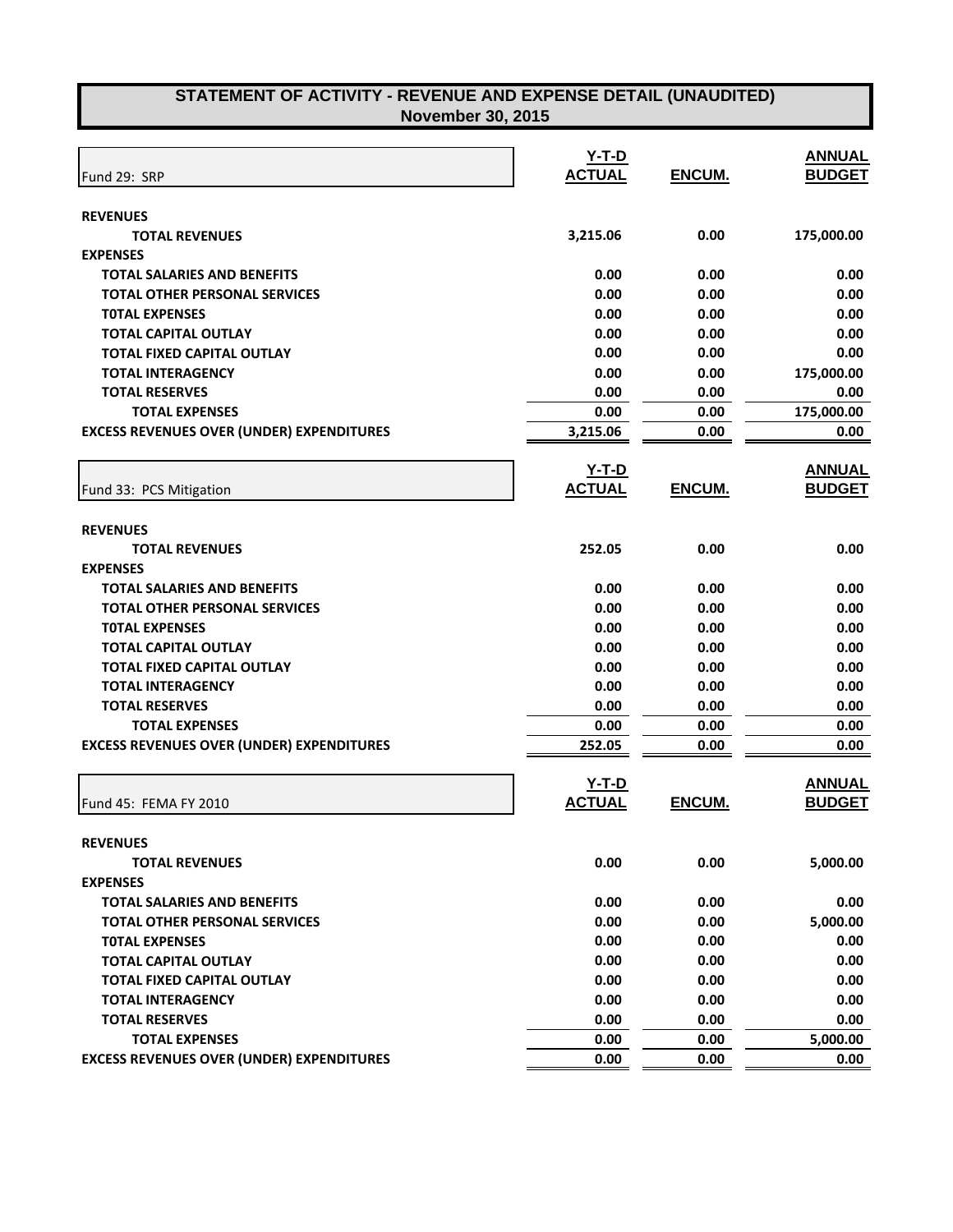|                                                               | $Y-T-D$        |               | <b>ANNUAL</b>      |
|---------------------------------------------------------------|----------------|---------------|--------------------|
| Fund 48: FEMA FY 2011                                         | <b>ACTUAL</b>  | ENCUM.        | <b>BUDGET</b>      |
|                                                               |                |               |                    |
| <b>REVENUES</b><br><b>TOTAL REVENUES</b>                      | 0.00           | 0.00          |                    |
| <b>EXPENSES</b>                                               |                |               | 250,000.00         |
| <b>TOTAL SALARIES AND BENEFITS</b>                            | 0.00           | 0.00          | 0.00               |
| TOTAL OTHER PERSONAL SERVICES                                 | 0.00           | 0.00          | 250,000.00         |
| <b>TOTAL EXPENSES</b>                                         | 0.00           | 0.00          | 0.00               |
| <b>TOTAL CAPITAL OUTLAY</b>                                   | 0.00           | 0.00          | 0.00               |
| <b>TOTAL FIXED CAPITAL OUTLAY</b>                             | 0.00           | 0.00          | 0.00               |
| <b>TOTAL INTERAGENCY</b>                                      | 0.00           | 0.00          | 0.00               |
| <b>TOTAL RESERVES</b>                                         | 0.00           | 0.00          | 0.00               |
| <b>TOTAL EXPENSES</b>                                         | 0.00           | 0.00          | 250,000.00         |
| <b>EXCESS REVENUES OVER (UNDER) EXPENDITURES</b>              | 0.00           | 0.00          | 0.00               |
|                                                               |                |               |                    |
|                                                               | <b>Y-T-D</b>   |               | <b>ANNUAL</b>      |
| Fund 51: District Ag Cost Share                               | <b>ACTUAL</b>  | ENCUM.        | <b>BUDGET</b>      |
|                                                               |                |               |                    |
| <b>REVENUES</b>                                               |                |               |                    |
| <b>TOTAL REVENUES</b>                                         | 1,301,552.37   | 0.00          | 1,300,000.00       |
| <b>EXPENSES</b>                                               |                |               |                    |
| TOTAL SALARIES AND BENEFITS                                   | 0.00           | 0.00          | 0.00               |
| <b>TOTAL OTHER PERSONAL SERVICES</b>                          | 0.00           | 0.00          | 1,300,000.00       |
| <b>TOTAL EXPENSES</b>                                         | 0.00           | 0.00          | 0.00               |
| <b>TOTAL CAPITAL OUTLAY</b>                                   | 0.00           | 0.00          | 0.00               |
| TOTAL FIXED CAPITAL OUTLAY                                    | 0.00           | 0.00          | 0.00               |
| <b>TOTAL INTERAGENCY</b>                                      | 0.00           | 0.00          | 40,000.00          |
| <b>TOTAL RESERVES</b>                                         | 0.00           | 0.00          | 0.00               |
| <b>TOTAL EXPENSES</b>                                         | 0.00           | 0.00          | 1,340,000.00       |
| <b>EXCESS REVENUES OVER (UNDER) EXPENDITURES</b>              | 1,301,552.37   | 0.00          | (40,000.00)        |
|                                                               |                |               |                    |
|                                                               | $Y-T-D$        |               | <b>ANNUAL</b>      |
| Fund 52: DACS                                                 | <b>ACTUAL</b>  | <b>ENCUM.</b> | <b>BUDGET</b>      |
|                                                               |                |               |                    |
| <b>REVENUES</b>                                               |                |               |                    |
| <b>TOTAL REVENUES</b>                                         | 115.55         | 0.00          | 250,000.00         |
| <b>EXPENSES</b><br><b>TOTAL SALARIES AND BENEFITS</b>         | 0.00           | 0.00          | 0.00               |
|                                                               | 0.00           |               |                    |
| <b>TOTAL OTHER PERSONAL SERVICES</b><br><b>TOTAL EXPENSES</b> | 0.00           | 0.00          | 250,000.00         |
| <b>TOTAL CAPITAL OUTLAY</b>                                   | 0.00           | 0.00<br>0.00  | 0.00               |
|                                                               | 0.00           | 0.00          | 0.00               |
| TOTAL FIXED CAPITAL OUTLAY                                    |                |               | 0.00               |
| <b>TOTAL INTERAGENCY</b>                                      | 0.00           | 0.00          | 0.00               |
| <b>TOTAL RESERVES</b><br><b>TOTAL EXPENSES</b>                | 0.00           | 0.00          | 0.00               |
| <b>EXCESS REVENUES OVER (UNDER) EXPENDITURES</b>              | 0.00<br>115.55 | 0.00<br>0.00  | 250,000.00<br>0.00 |
|                                                               |                |               |                    |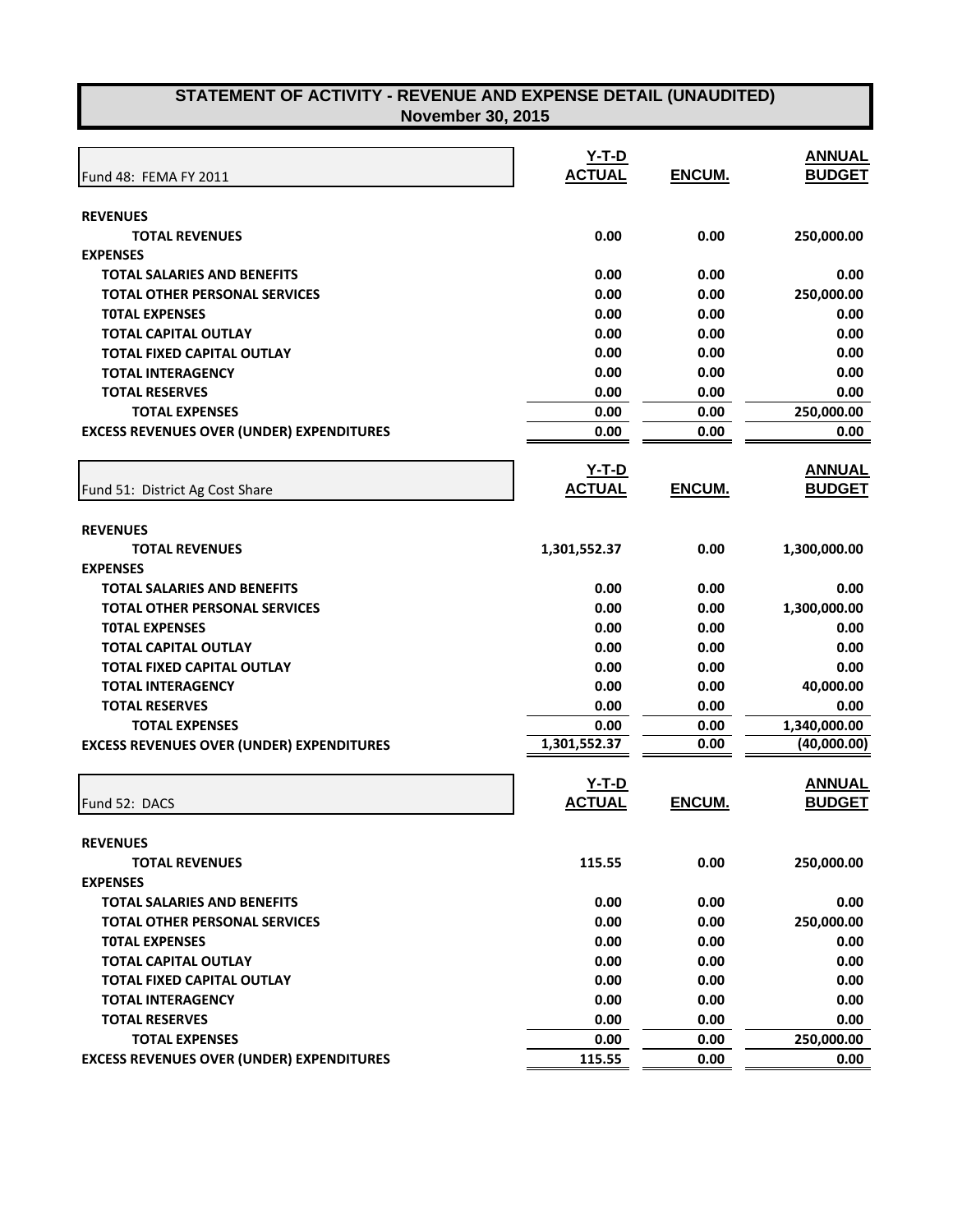| Fund 53: District River Cost Share               | $Y-T-D$<br><b>ACTUAL</b> | ENCUM. | <b>ANNUAL</b><br><b>BUDGET</b> |
|--------------------------------------------------|--------------------------|--------|--------------------------------|
| <b>REVENUES</b>                                  |                          |        |                                |
| <b>TOTAL REVENUES</b>                            | 2,009,605.02             | 0.00   | 2,007,500.00                   |
| <b>EXPENSES</b>                                  |                          |        |                                |
| <b>TOTAL SALARIES AND BENEFITS</b>               | 0.00                     | 0.00   | 0.00                           |
| <b>TOTAL OTHER PERSONAL SERVICES</b>             | 6,990.68                 | 0.00   | 0.00                           |
| <b>TOTAL EXPENSES</b>                            | 0.00                     | 0.00   | 0.00                           |
| <b>TOTAL CAPITAL OUTLAY</b>                      | 0.00                     | 0.00   | 0.00                           |
| <b>TOTAL FIXED CAPITAL OUTLAY</b>                | 0.00                     | 0.00   | 0.00                           |
| <b>TOTAL INTERAGENCY</b>                         | 237,703.13               | 0.00   | 2,007,500.00                   |
| <b>TOTAL RESERVES</b>                            | 0.00                     | 0.00   | 0.00                           |
| <b>TOTAL EXPENSES</b>                            | 244,693.81               | 0.00   | 2,007,500.00                   |
| <b>EXCESS REVENUES OVER (UNDER) EXPENDITURES</b> | 1,764,911.21             | 0.00   | 0.00                           |
|                                                  | <b>Y-T-D</b>             |        | <b>ANNUAL</b>                  |
| Fund 54: FEMA FY 2012                            | <b>ACTUAL</b>            | ENCUM. | <b>BUDGET</b>                  |
| <b>REVENUES</b>                                  |                          |        |                                |
| <b>TOTAL REVENUES</b>                            | 0.00                     | 0.00   | 150,000.00                     |
| <b>EXPENSES</b>                                  |                          |        |                                |
| <b>TOTAL SALARIES AND BENEFITS</b>               | 0.00                     | 0.00   | 0.00                           |
| <b>TOTAL OTHER PERSONAL SERVICES</b>             | 0.00                     | 0.00   | 150,000.00                     |
| <b>TOTAL EXPENSES</b>                            | 0.00                     | 0.00   | 0.00                           |
| <b>TOTAL CAPITAL OUTLAY</b>                      | 0.00                     | 0.00   | 0.00                           |
| <b>TOTAL FIXED CAPITAL OUTLAY</b>                | 0.00                     | 0.00   | 0.00                           |
| <b>TOTAL INTERAGENCY</b>                         | 0.00                     | 0.00   | 0.00                           |
| <b>TOTAL RESERVES</b>                            | 0.00                     | 0.00   | 0.00                           |
| <b>TOTAL EXPENSES</b>                            | 0.00                     | 0.00   | 150,000.00                     |
| <b>EXCESS REVENUES OVER (UNDER) EXPENDITURES</b> | 0.00                     | 0.00   | 0.00                           |
|                                                  | $Y-T-D$                  |        | <b>ANNUAL</b>                  |
| Fund 55: FEMA FY 2013                            | <b>ACTUAL</b>            | ENCUM. | <b>BUDGET</b>                  |
| <b>REVENUES</b>                                  |                          |        |                                |
| <b>TOTAL REVENUES</b>                            | 21,016.00                | 0.00   | 150,000.00                     |
| <b>EXPENSES</b>                                  |                          |        |                                |
| <b>TOTAL SALARIES AND BENEFITS</b>               | 0.00                     | 0.00   | 0.00                           |
| <b>TOTAL OTHER PERSONAL SERVICES</b>             | 0.00                     | 0.00   | 150,000.00                     |
| <b>TOTAL EXPENSES</b>                            | 0.00                     | 0.00   | 0.00                           |
| <b>TOTAL CAPITAL OUTLAY</b>                      | 0.00                     | 0.00   | 0.00                           |
| <b>TOTAL FIXED CAPITAL OUTLAY</b>                | 0.00                     | 0.00   | 0.00                           |
| <b>TOTAL INTERAGENCY</b>                         | 0.00                     | 0.00   | 0.00                           |
| <b>TOTAL RESERVES</b>                            | 0.00                     | 0.00   | 0.00                           |
| <b>TOTAL EXPENSES</b>                            | 0.00                     | 0.00   | 150,000.00                     |
| <b>EXCESS REVENUES OVER (UNDER) EXPENDITURES</b> | 21,016.00                | 0.00   | 0.00                           |